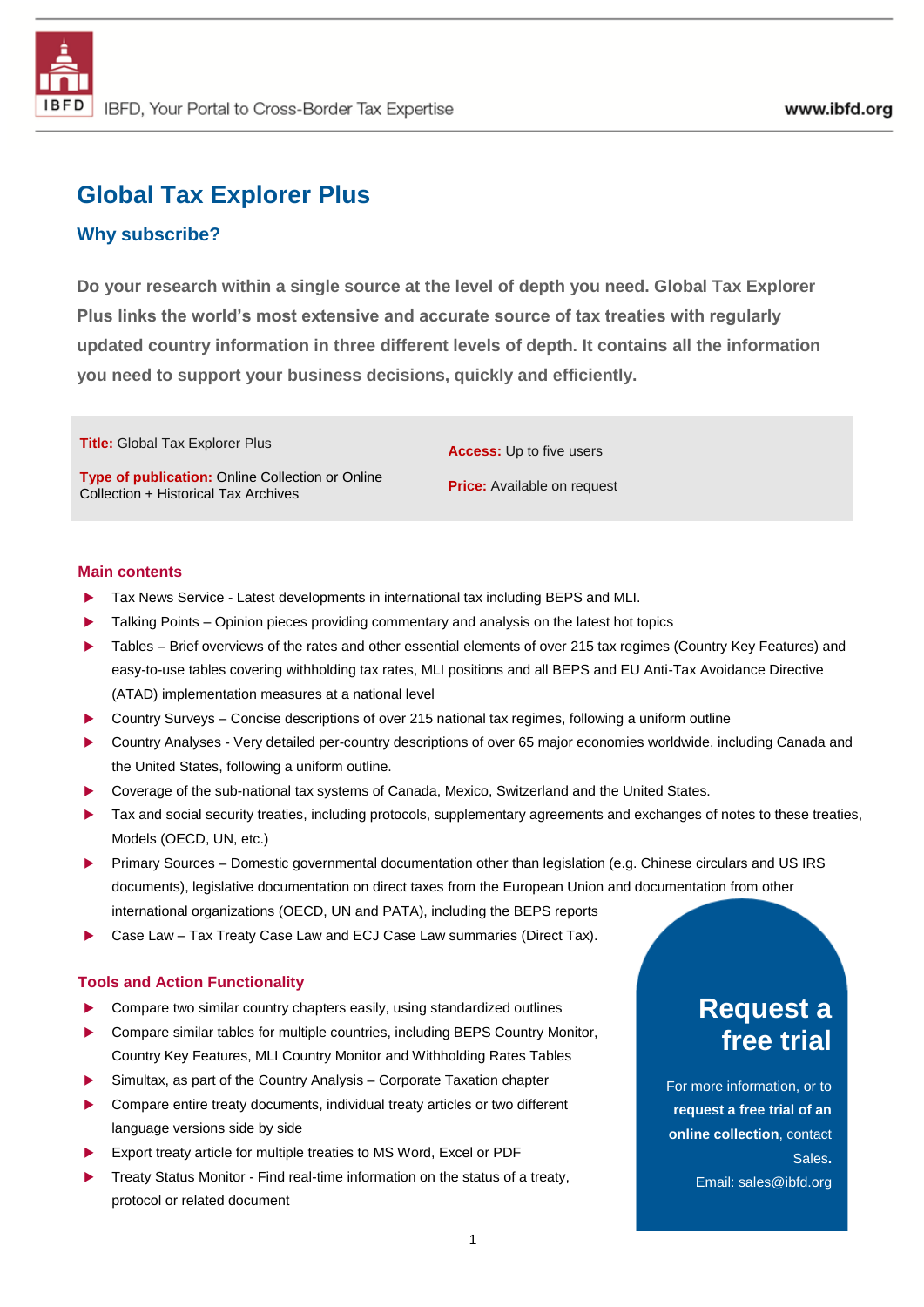### **Regional subsets of Global Tax Explorer Plus**

- [European Tax Explorer Plus](https://www.ibfd.org/IBFD-Products/European-Tax-Explorer-Plus)
- [Asia-Pacific Tax Explorer Plus](https://www.ibfd.org/IBFD-Products/Asia-Pacific-Tax-Explorer-Plus)
- [Latin American & Caribbean](https://www.ibfd.org/IBFD-Products/Latin-American-Caribbean-Tax-Explorer-Plus) Tax Explorer Plus
- **Latin American [Tax Explorer Plus](https://www.ibfd.org/IBFD-Products/Latin-American-Tax-Explorer-Plus)**
- ▶ [African Tax Explorer Plus](https://www.ibfd.org/IBFD-Products/African-Tax-Explorer-Plus)
- Middle Eastern [Tax Explorer Plus](https://www.ibfd.org/IBFD-Products/Middle-Eastern-Tax-Explorer-Plus)

## **Related products**

- Global Tax Explorer
- ▶ Tax Explorer Country Select

#### **Benefits**

- Sections of country chapters affected by recent developments feature direct links to relevant tax news
- Coverage of all BEPS implementation measures at a national level
- Standardized outlines enabling side-by-side comparison of documents
- Easy-to-use (compare) tools which help you do your research more quickly and efficiently
- View two different documents (e.g. treaty and model, table and country chapter) side by side
- $\blacktriangleright$  Quick search facilities
- Access for up to five users (additional users for a small fee)
- Frequent updates
- **EXECTE 2018** Create and save unique personalized searches and documents under your Favourites
- Includes practical information on trade and investment
- Easily generate precise, standardized citations for use in your tax research
- Facility to export selected text to PDF and MS Word
- Special discounts
- Effective navigation between different sets of information wherever you go, no matter what device you are using

#### **Special discounts**

Global Tax Explorer Plus also includes special discounts on selected products and services from IBFD.

- 25% discount on journal articles collections
- 10% discount on book orders
- 10% discount on all IBFD International Tax Training courses
- ▶ 10% discount on the hourly rate for information services provided by IBFD's research staff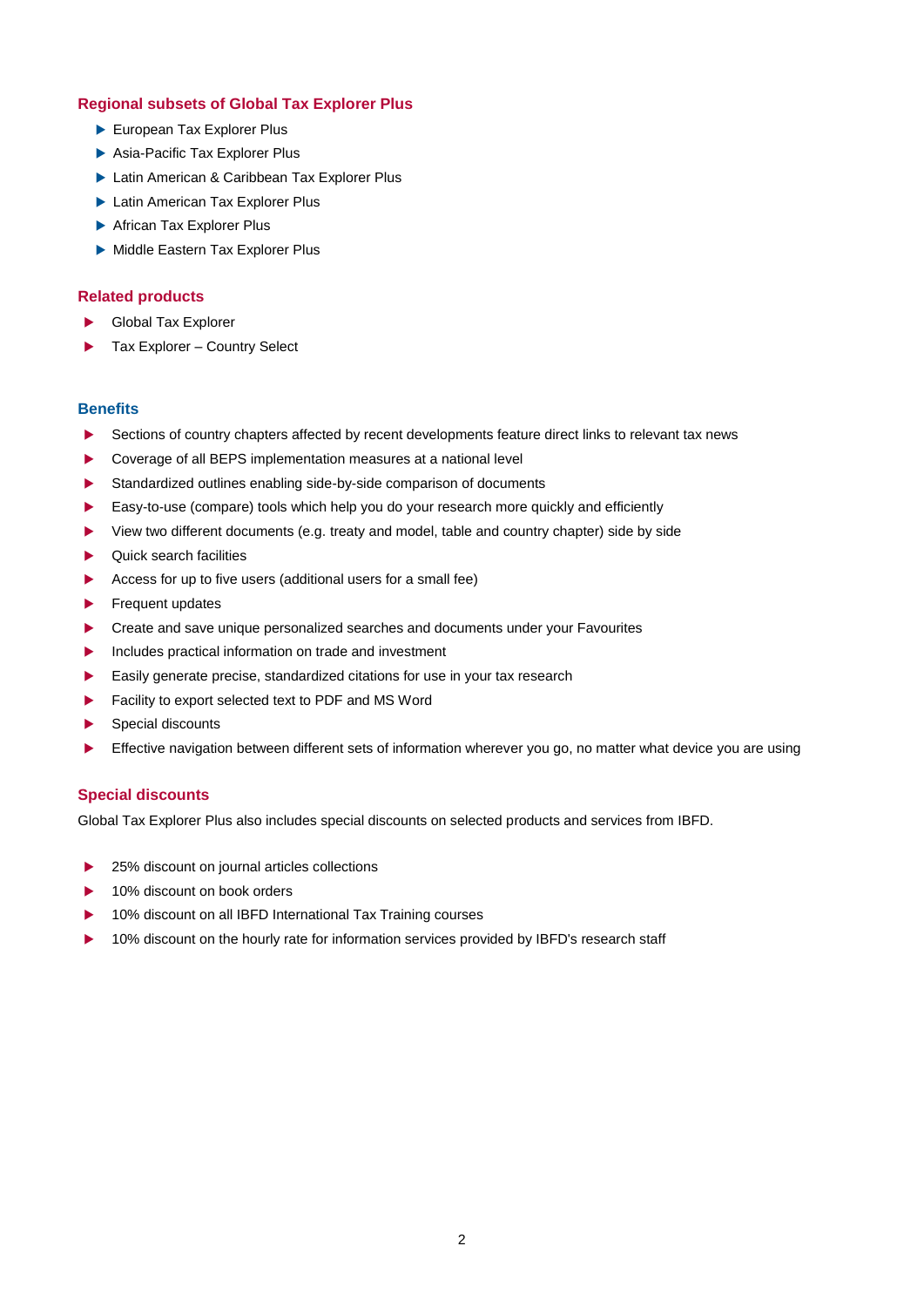#### **Country Surveys available**

Afghanistan, Albania, Algeria, American Samoa, Angola, Anguilla, Antigua and Barbuda, Argentina, Armenia, Aruba, Australia, Austria, Azerbaijan, Bahamas, Bahrain, Bangladesh, Barbados, Belarus, Belgium, Belize, Benin, Bermuda, Bhutan, Bolivia, Bosnia and Herzegovina, Botswana, Brazil, British Virgin Islands, Brunei, Bulgaria, Burkina Faso, Burundi, Cambodia, Cameroon, Canada, Cape Verde, Cayman Islands, Central African Republic, Chad, Chile, China (People's Rep.), Chinese Taipei, Colombia, Comoro Islands, Congo (Dem. Rep.), Congo (Rep.), Cook Islands, Costa Rica, Croatia, Curaçao, Cyprus, Czech Republic, Denmark, Djibouti, Dominica, Dominican Republic, Ecuador, Egypt, El Salvador, Equatorial Guinea, Eritrea, Estonia, Ethiopia, Fiji, Finland, France, French Guiana, French Polynesia, Gabon, Gambia, Georgia, Germany, Ghana, Gibraltar, Greece, Greenland (Country Key Features only), Guadeloupe, Guatemala, Guernsey, Guinea, Guinea-Bissau, Guyana, Honduras, Hong Kong, Hungary, Iceland, India, Indonesia, Iran, Iraq (Key Features only), Ireland, Isle of Man, Israel, Italy, Ivory Coast, Jamaica, Japan, Jersey, Jordan, Kazakhstan, Kenya, Kiribati, Korea (Dem. People's Rep.), Korea (Rep.), Kosovo, Kuwait, Kyrgyzstan, Laos, Latvia, Lebanon, Lesotho, Liberia, Libya, Liechtenstein, Lithuania, Luxembourg, Macau, Macedonia (FYR), Madagascar, Malawi, Malaysia, Maldives, Mali, Malta, Marshall Islands, Martinique, Mauritania, Mauritius, Mexico, Micronesia, Moldova, Monaco, Mongolia, Montenegro, Montserrat, Morocco, Mozambique, Myanmar, Namibia, Nauru, Nepal, Netherlands, New Caledonia, New Zealand, Nicaragua, Niger, Nigeria, Niue, Northern Mariana Islands, Norway, Oman, Pakistan, Palau, Palestinian Autonomous Areas, Panama, Papua New Guinea, Paraguay, Peru, Philippines, Poland, Portugal, Puerto Rico, Qatar, Romania, Russia, Rwanda, Samoa, San Marino, São Tomé and Príncipe, Saudi Arabia, Serbia, Seychelles, Sierra Leone, Singapore, Slovak Republic, Slovenia, Solomon Islands, South Africa, South Sudan, Spain, Sri Lanka, St. Kitts and Nevis, St. Lucia, St. Vincent and the Grenadines, Sudan, Suriname, Swaziland, Sweden, Switzerland, Tajikistan, Tanzania, Thailand, Timor-Leste, Togo, Tonga, Trinidad and Tobago, Tunisia, Turkey, Turkmenistan, Turks and Caicos Islands, Uganda, Ukraine, United Arab Emirates, United Kingdom, United States, Uruguay, US Virgin Islands, Uzbekistan, Vanuatu, Venezuela, Vietnam, Yemen, Zambia, Zimbabwe.

#### **Country Analyses available**

Argentina, Australia, Austria, Belgium, Brazil, Bulgaria, Canada, Chile, China (People's Rep.), Colombia, Costa Rica, Croatia, Cyprus, Czech Republic, Denmark, Estonia, Finland, France, Germany, Greece, Hong Kong, Hungary, India, Indonesia, Ireland, Israel (soon to come), Italy, Japan, Kazakhstan (soon to come), Korea (Rep.), Latvia, Lithuania, Luxembourg, Malaysia, Malta, Mexico, Netherlands, New Zealand, Nigeria (soon to come), Norway, Pakistan, Panama, Peru, Philippines, Poland, Portugal, Romania, Russia, Serbia, Singapore, Slovak Republic, Slovenia, South Africa, Spain, Sri Lanka, Sweden, Switzerland, Taiwan, Thailand, Turkey, Ukraine, United Kingdom, United States, Venezuela, Vietnam.

#### **Historical Tax Archives**

#### **Why Historical Tax Archives?**

As a tax practitioner you may need to deal with tax issues from the past, due to protracted litigation procedures.

To help you find the right information fast, IBFD has made available the Historical Tax Archives dating back to 2009. This additional product allows you to quickly view and compare historical tax data, so you can analyse the main changes across different time periods.

For an extra fee, you can order our Historical Tax Archives together with Global Tax Explorer Plus.